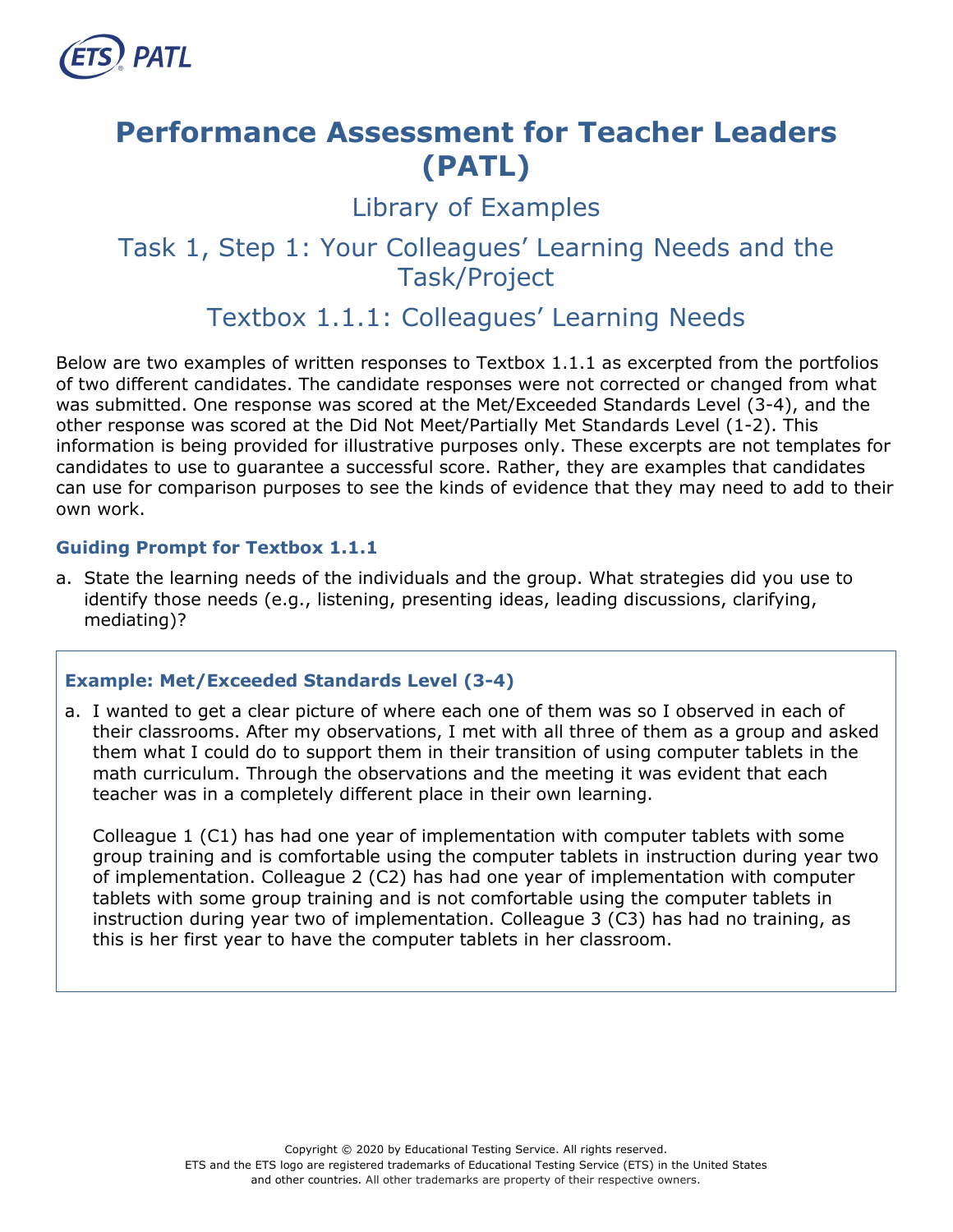#### **Example: Met/Exceeded Standards Level (cont'd.)**

Currently, C1 is using her computer tablets in the classroom two to three times a week with her students. C2 has used his computer tablets once that I am aware. C3 has used her computer tablets as an electronic whiteboard a few times in her classes. One day, I did a lesson for her classes on how to use electronic math App. This is the second year of implementation and we had hoped that two of the three teachers would be much more comfortable in providing opportunities for students to use this technology. C3 is new to our building so we knew that there would be a learning curve for that teacher.

## **Refer to the [Task 1 Rubric](http://gace.ets.org/s/pdf/gace_teacher_leadership_assessment_task_1_rubric.pdf) and ask yourself:**

In the candidate's description of the colleagues' learning needs, where is there evidence of the following?

• The strategies used to determine colleagues' learning needs

Why is the candidate's response *appropriate* or *significant?*

#### **Example: Did Not Meet/Partially Met Standards Level (1-2)**

a. The learning needs of colleague #1 were to understand how the program worked and would be exciting. She is easily motivated by anything she considers "fun". I used prior experience and knowledge. In knowing she loves to sing and act in front of audiences, I linked the program to her past experiences. The all-school kick-off assembly involved a play. I motivated her by letting her know she would have the leading part after showing her the skit for the assembly. This immediately motivated her to study the program so she would be familiar when she talked to the school about it. Colleague #1 had previously shared with the group how she sang in front of crowds in college and would be the host for various events. Since I knew this was one of her strengths, I asked her if she would take on the lead role, knowing this would allow her to work harder on our school-wide community service project.

Colleague #2 enjoys learning new things, but needs to know in advance the specific purpose of why she is taking the time to learn something. In knowing she is self-motivated to learn, I printed out a paper explaining what the program was about. It explained the purpose of the program and how it works in schools. I let her know how the entire student body would participate in the program. Colleague #2 just needed to hear we would be the first school in the state o\*o participate in the program. This provided the intrinsic motivation she needed to want to work hard towards learning more because she wanted the benefit of saying she was on this teacher team that led this program at our school. In previous meetings, I was able to learn she works harder if she is able to see how the learning will benefit her. For example, when we were learning about analyzing student data, she really was not paying attention at the beginning because she didn't understand the benefit. Once she saw how it would help her better group her students, she became more interested.